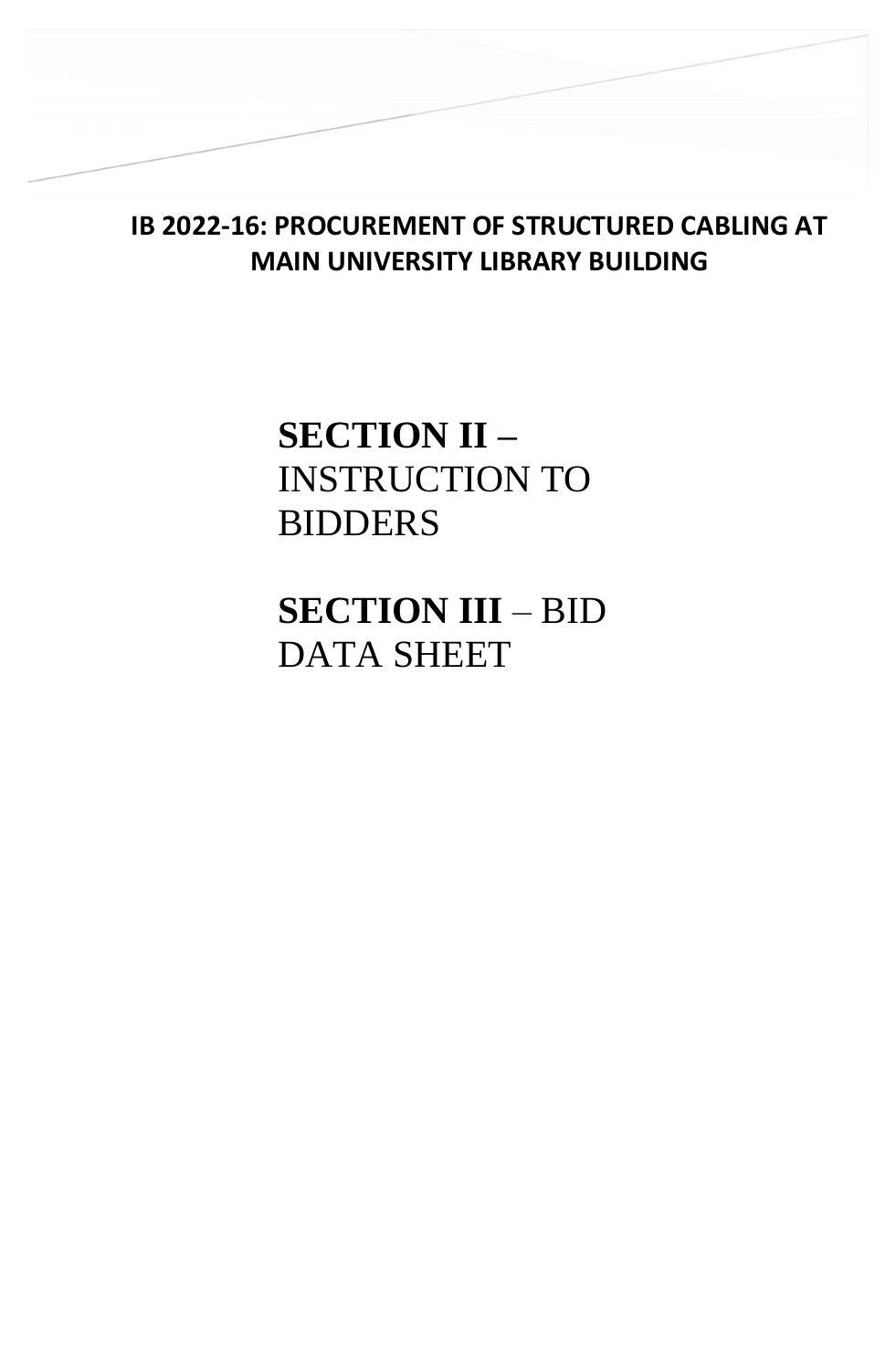$\overline{\phantom{0}}$ 

| 1. Scope of Bid                                                                                                                                                                                                                                                                                                                                                                                                              |  |
|------------------------------------------------------------------------------------------------------------------------------------------------------------------------------------------------------------------------------------------------------------------------------------------------------------------------------------------------------------------------------------------------------------------------------|--|
| The Procuring Entity, BENGUET STATE UNIVERSITY (BSU)<br>wishes to receive Bids for the Procurement of Structured<br>Cabling at Main University Library Building, with<br>identification number 2022-16                                                                                                                                                                                                                       |  |
|                                                                                                                                                                                                                                                                                                                                                                                                                              |  |
| [Note: The Project Identification Number is assigned by the<br>Procuring Entity based on its own coding scheme and is not<br>the same as the PhilGEPS reference number, which is<br>generated after the posting of the bid opportunity on the<br>PhilGEPS website.]                                                                                                                                                          |  |
| The Procurement Project (referred to herein as "Project") is<br>composed 2 items, the details of which are described in<br>Section VII (Technical Specifications).                                                                                                                                                                                                                                                           |  |
| 2. Funding Information                                                                                                                                                                                                                                                                                                                                                                                                       |  |
| 2.1. The GOP through the source of funding as indicated<br>below for Special Project in the amount of Nine<br>Hundred Fifty Thousand Only.                                                                                                                                                                                                                                                                                   |  |
| 2.2. The source of funding is:                                                                                                                                                                                                                                                                                                                                                                                               |  |
| <b>CHED IDIG</b>                                                                                                                                                                                                                                                                                                                                                                                                             |  |
| <b>Bidding Requirements</b><br>3.                                                                                                                                                                                                                                                                                                                                                                                            |  |
| The Bidding for the Project shall be governed by all the<br>provisions of RA No. 9184 and its 2016 revised IRR, including<br>its Generic Procurement Manuals and associated policies,<br>rules and regulations as the primary source thereof, while<br>the herein clauses shall serve as the secondary source<br>thereof.                                                                                                    |  |
| Any amendments made to the IRR and other GPPB issuances<br>shall be applicable only to the ongoing posting,<br>advertisement, or IB by the BAC through the issuance of a<br>supplemental or bid bulletin.                                                                                                                                                                                                                    |  |
| A. The Bidder, by the act of submitting its Bid, shall be<br>deemed to have verified and accepted the general<br>requirements of this Project, including other factors that<br>may affect the cost, duration and execution or<br>implementation of the contract, project, or work and<br>examine all instructions, forms, terms, and project<br>requirements in the Bidding Documents.                                       |  |
| <b>Corrupt, Fraudulent, Collusive, and Coercive Practices</b><br>4.                                                                                                                                                                                                                                                                                                                                                          |  |
| The Procuring Entity, as well as the Bidders and Suppliers,<br>shall observe the highest standard of ethics during the<br>procurement and execution of the contract. They or<br>through an agent shall not engage in corrupt, fraudulent,<br>collusive, coercive, and obstructive practices defined under<br>Annex "I" of the 2016 revised IRR of RA No. 9184 or other<br>integrity violations in competing for the Project. |  |
| 5. Eligible Bidders                                                                                                                                                                                                                                                                                                                                                                                                          |  |
| 5.1. Only Bids of Bidders found to be legally, technically,                                                                                                                                                                                                                                                                                                                                                                  |  |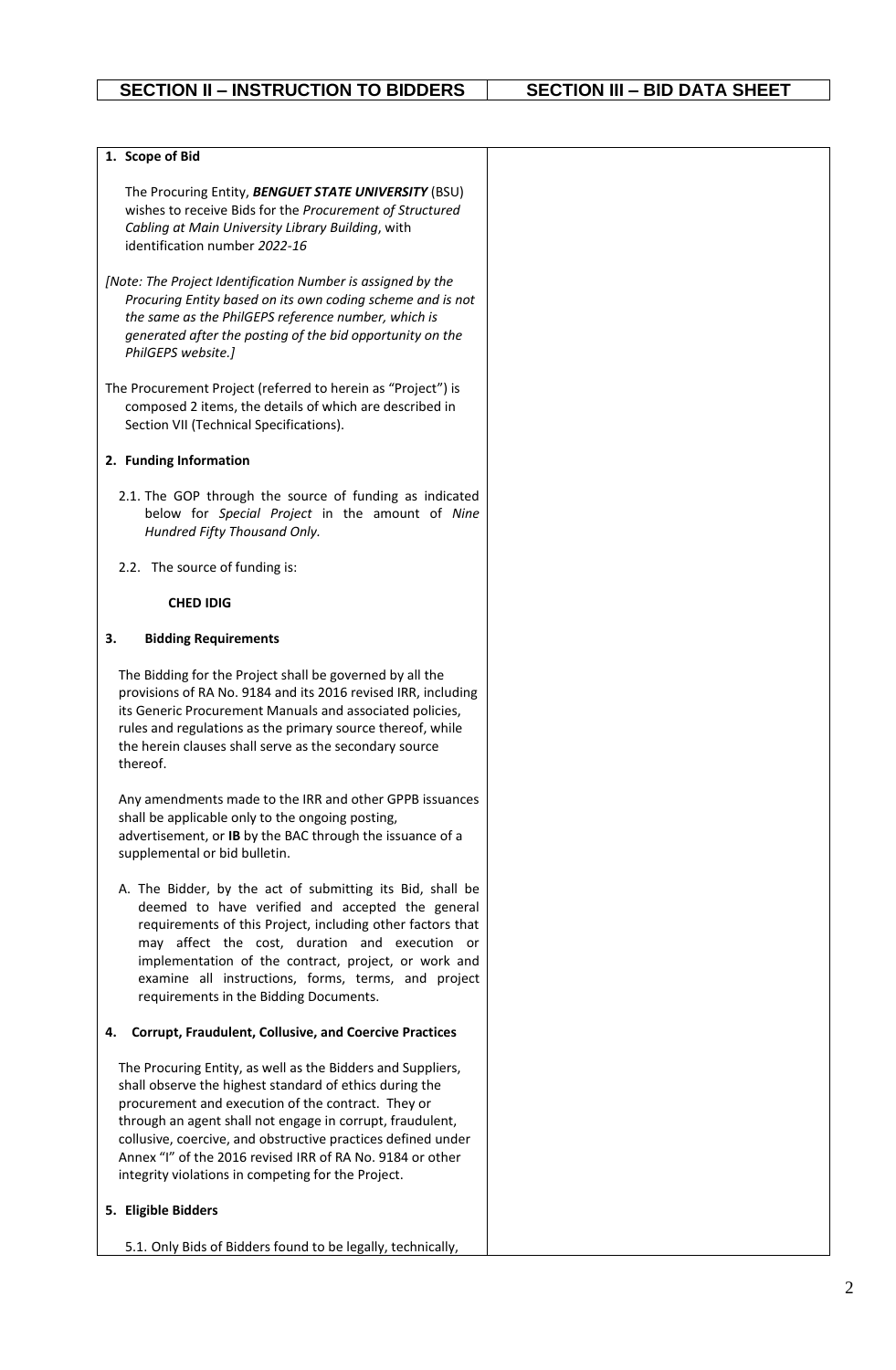$\overline{\phantom{0}}$ 

| and financially capable will be evaluated.                                                                                                                                                                                                                                      |                                                                                                                                                                                                                                                                                                                 |
|---------------------------------------------------------------------------------------------------------------------------------------------------------------------------------------------------------------------------------------------------------------------------------|-----------------------------------------------------------------------------------------------------------------------------------------------------------------------------------------------------------------------------------------------------------------------------------------------------------------|
| 5.2. [Select one, delete other/s]                                                                                                                                                                                                                                               |                                                                                                                                                                                                                                                                                                                 |
| a. Foreign ownership exceeding those allowed under<br>the rules may participate pursuant to:                                                                                                                                                                                    |                                                                                                                                                                                                                                                                                                                 |
| i. When a Treaty or International or Executive<br>Agreement as provided in Section 4 of the RA No.<br>9184 and its 2016 revised IRR allow foreign bidders<br>to participate;                                                                                                    |                                                                                                                                                                                                                                                                                                                 |
| Citizens, corporations, or associations of a country,<br>ii.<br>included in the list issued by the GPPB, the laws or<br>regulations of which grant reciprocal rights or<br>privileges to citizens, corporations, or associations<br>of the Philippines;                         |                                                                                                                                                                                                                                                                                                                 |
| When the Goods sought to be procured are not<br>iii.<br>available from local suppliers; or                                                                                                                                                                                      |                                                                                                                                                                                                                                                                                                                 |
| iv. When there is a need to prevent situations that<br>defeat competition or restrain trade.                                                                                                                                                                                    |                                                                                                                                                                                                                                                                                                                 |
| b. Foreign ownership limited to those allowed under<br>the rules may participate in this Project.                                                                                                                                                                               |                                                                                                                                                                                                                                                                                                                 |
| 5.3. Pursuant to Section 23.4.1.3 of the 2016 revised IRR<br>of RA No.9184, the Bidder shall have an SLCC that is<br>at least one (1) contract similar to the Project the<br>value of which, adjusted to current prices using the<br>PSA's CPI, must be at least equivalent to: | 5.3. For this purpose, contracts similar to the Project<br>shall be:<br>Delivery,<br>Installation,<br>Supply,<br><b>Testing</b><br>and<br>а. -<br>Commissioning of Structured Cabling at Library<br><b>Building of La Trinidad Campus</b><br>b. Completed within five (5) years from the submission<br>of bids. |
| For the procurement of Non-Expendable Supplies and<br>Services: The Bidder must have completed a single<br>contract that is similar to this Project, equivalent to at<br>least fifty percent (50%) of the ABC.                                                                  |                                                                                                                                                                                                                                                                                                                 |
| 5.4. The Bidders shall comply with the eligibility criteria<br>under Section 23.4.1 of the 2016 IRR of RA No. 9184.                                                                                                                                                             |                                                                                                                                                                                                                                                                                                                 |
| 6. Origin of Goods                                                                                                                                                                                                                                                              |                                                                                                                                                                                                                                                                                                                 |
| There is no restriction on the origin of goods other than<br>those prohibited by a decision of the UN Security Council<br>taken under Chapter VII of the Charter of the UN, subject<br>to Domestic Preference requirements under ITB Clause 18.                                 |                                                                                                                                                                                                                                                                                                                 |
| 7. Subcontracts                                                                                                                                                                                                                                                                 |                                                                                                                                                                                                                                                                                                                 |
| 7.1. The Bidder may subcontract portions of the Project to<br>the extent allowed by the Procuring Entity as stated<br>herein, but in no case more than twenty percent (20%)<br>of the Project.                                                                                  |                                                                                                                                                                                                                                                                                                                 |
| The Procuring Entity has prescribed that:                                                                                                                                                                                                                                       |                                                                                                                                                                                                                                                                                                                 |
| Subcontracting is not allowed.                                                                                                                                                                                                                                                  |                                                                                                                                                                                                                                                                                                                 |
|                                                                                                                                                                                                                                                                                 |                                                                                                                                                                                                                                                                                                                 |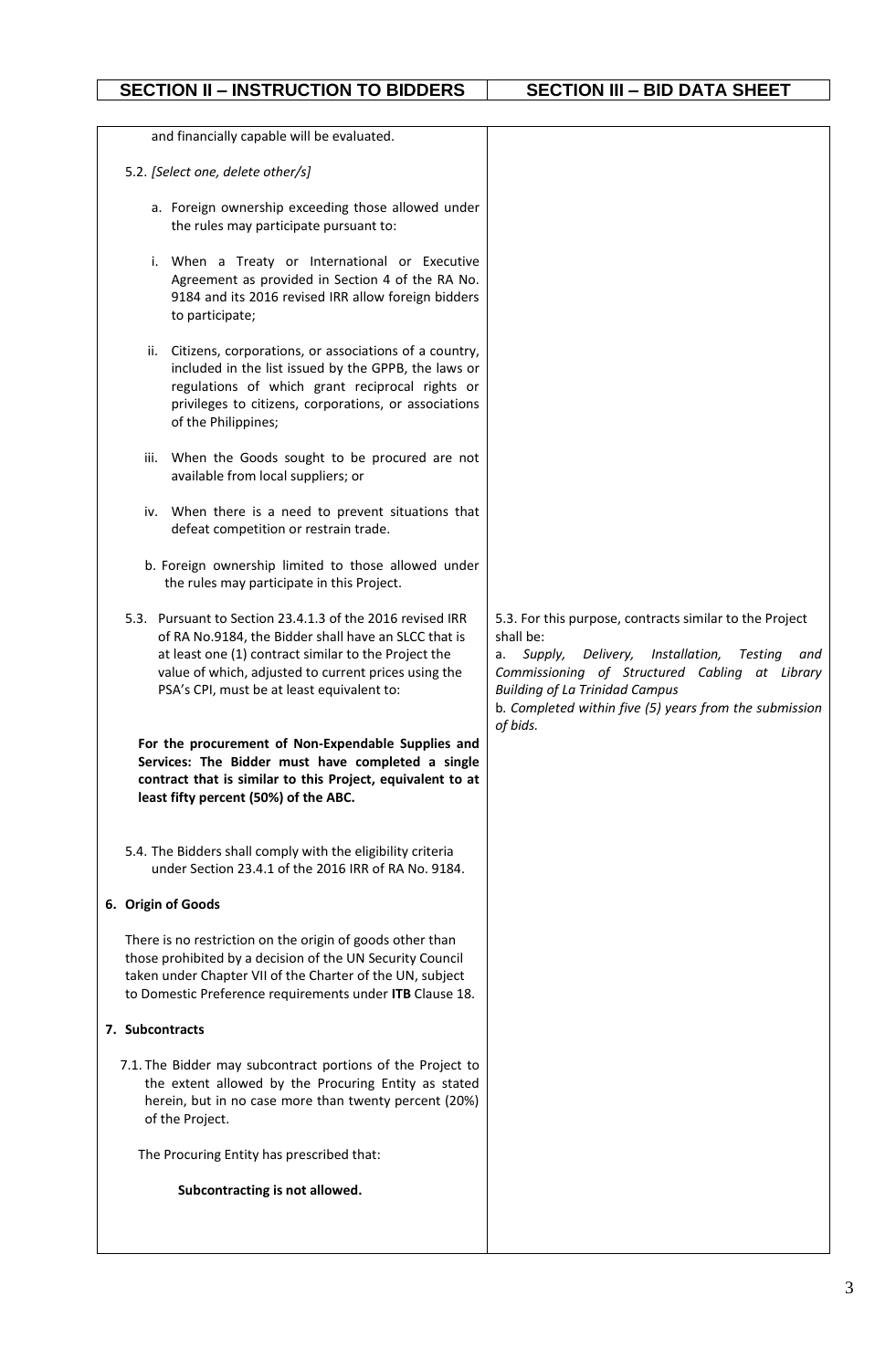| 8. Pre-Bid Conference                                                                                                       |                                                                                                                      |
|-----------------------------------------------------------------------------------------------------------------------------|----------------------------------------------------------------------------------------------------------------------|
|                                                                                                                             | 8. Pre-bid Conference for this project is on March 17,                                                               |
| The Procuring Entity will hold a pre-bid conference for this<br>Project on the specified date and time and either at its    | 2022, 2:00 PM (PST), BSU RDC Hall, 2 <sup>nd</sup> Floor , Admin.<br>Bldg., BSU La Trinidad, Benguet; and/or through |
| physical address and/or through                                                                                             | video conferencing via google meet with the link:                                                                    |
| videoconferencing/webcasting as indicated in the                                                                            | meet.google.com/iih-nrds-cpo                                                                                         |
| Invitation to Bid (IB).                                                                                                     |                                                                                                                      |
|                                                                                                                             |                                                                                                                      |
| 9. Clarification and Amendment of Bidding Documents                                                                         |                                                                                                                      |
| Prospective bidders may request for clarification on and/or                                                                 |                                                                                                                      |
| interpretation of any part of the Bidding Documents. Such                                                                   |                                                                                                                      |
| requests must be in writing and received by the Procuring<br>Entity, either at its given address or through electronic mail |                                                                                                                      |
| indicated in the IB, at least ten (10) calendar days before                                                                 |                                                                                                                      |
| the deadline set for the submission and receipt of Bids.                                                                    |                                                                                                                      |
| Documents comprising the Bid: Eligibility and Technical<br>10.                                                              |                                                                                                                      |
| <b>Components</b>                                                                                                           |                                                                                                                      |
| 10.1. The first envelope shall contain the eligibility and                                                                  |                                                                                                                      |
| technical documents of the Bid as specified in Section                                                                      |                                                                                                                      |
| of<br><b>VIII</b><br>(Checklist<br>Technical<br><b>Financial</b><br>and                                                     |                                                                                                                      |
| Documents).                                                                                                                 |                                                                                                                      |
| 10.2. The Bidder's SLCC as indicated in ITB Clause 5.3                                                                      |                                                                                                                      |
| should have been completed within five (5) years as                                                                         |                                                                                                                      |
| provided in paragraph 2 of the IB] prior to the                                                                             |                                                                                                                      |
| deadline for the submission and receipt of bids.                                                                            |                                                                                                                      |
| 10.3. If the eligibility requirements or statements, the bids,                                                              |                                                                                                                      |
| and all other documents for submission to the BAC                                                                           |                                                                                                                      |
| are in foreign language other than English, it must be                                                                      |                                                                                                                      |
| accompanied by a translation in English, which shall                                                                        |                                                                                                                      |
| be authenticated by the appropriate Philippine<br>foreign service establishment, post, or the equivalent                    |                                                                                                                      |
| office having jurisdiction over the foreign bidder's                                                                        |                                                                                                                      |
| affairs in the Philippines. Similar to the required                                                                         |                                                                                                                      |
| authentication above, for Contracting Parties to the                                                                        |                                                                                                                      |
| Apostille Convention, only the translated documents                                                                         |                                                                                                                      |
| shall be authenticated through an apostille pursuant                                                                        |                                                                                                                      |
| to GPPB Resolution No. 13-2019 dated 23 May 2019.                                                                           |                                                                                                                      |
| The English translation shall govern, for purposes of<br>interpretation of the bid.                                         |                                                                                                                      |
|                                                                                                                             |                                                                                                                      |
| 11. Documents comprising the Bid: Financial Component                                                                       | 11. The contents of the First Envelope (Envelope A)<br>are the Eligibility Documents which includes the              |
| 11.1. The second bid envelope shall contain the financial                                                                   | following:                                                                                                           |
| documents for the Bid as specified in Section VIII                                                                          | A. Legal Documents                                                                                                   |
| (Checklist of Technical and Financial Documents).                                                                           | 1. Valid PhilGEPS Registration Certificate - Platinum                                                                |
|                                                                                                                             | Membership (all pages) kindly attached updated                                                                       |
| 11.2. If the Bidder claims preference as a Domestic Bidder<br>or Domestic Entity, a certification issued by DTI shall       | permits/licenses; or                                                                                                 |
| be provided by the Bidder in accordance with Section                                                                        | 2. Registration certificate from SEC, DTI or CDA, and                                                                |
| 43.1.3 of the 2016 revised IRR of RA No. 9184.                                                                              |                                                                                                                      |
|                                                                                                                             | 3. Mayor's or Business permit issued by the city or                                                                  |
| 11.3. Any bid exceeding the ABC indicated in paragraph 2                                                                    | municipality where the principal place of business of                                                                |
| of the IB shall not be accepted.                                                                                            | the prospective bidder is located, or the equivalent<br>document for Exclusive Economic Zones or Areas;              |
| 11.4. For Foreign-funded Procurement, a ceiling may be                                                                      |                                                                                                                      |
| applied to bid prices provided the conditions are met                                                                       | 4. Tax Clearance per E.O No. 398, s. 2005, as finally                                                                |
| under Section 31.2 of the 2016 revised IRR of RA No.                                                                        | reviewed and approved by the BIR                                                                                     |
| 9184.                                                                                                                       |                                                                                                                      |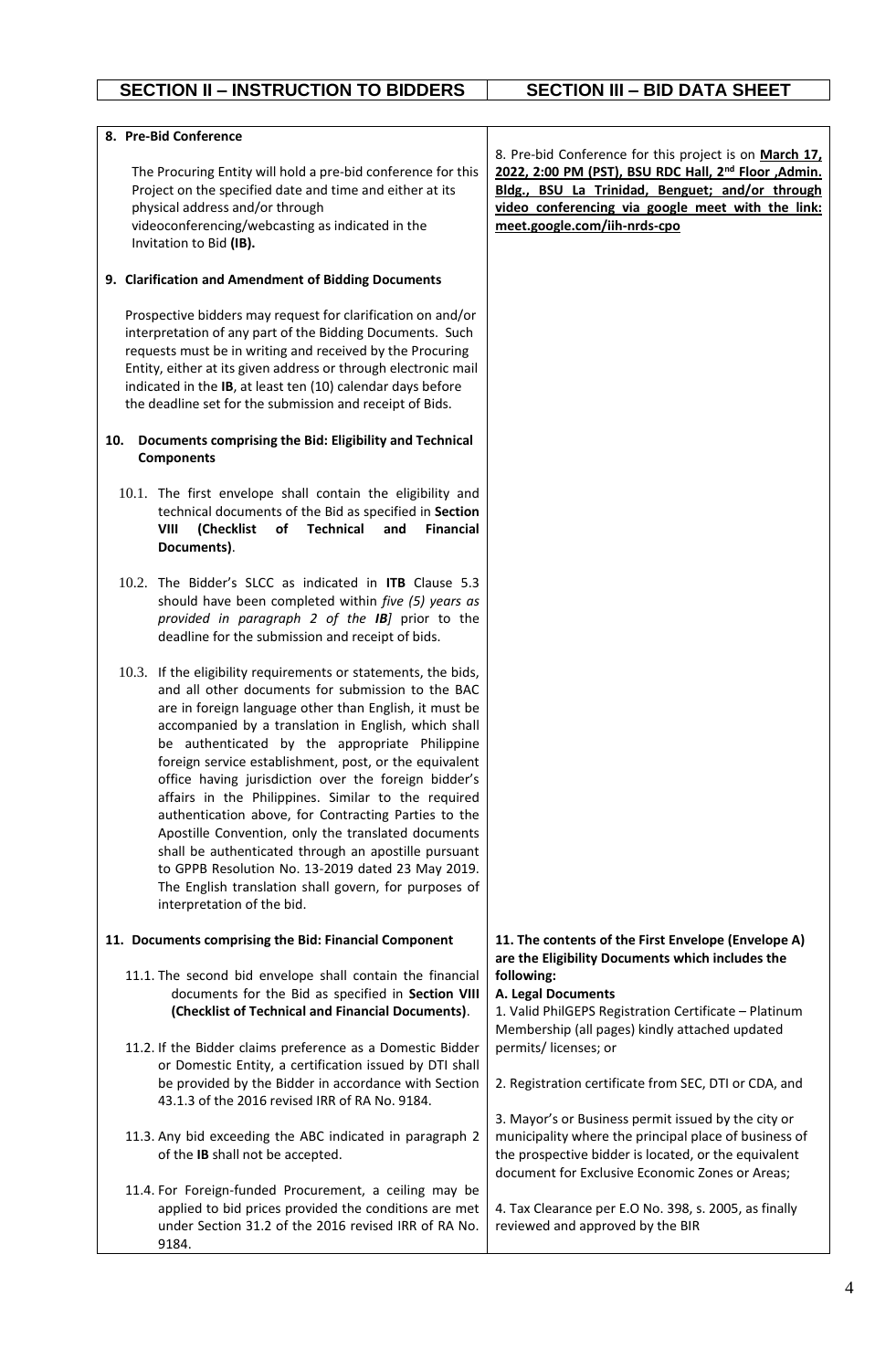$\overline{\phantom{0}}$ 

|                                                                                                               | <b>B. Technical Documents</b>                                                                                     |
|---------------------------------------------------------------------------------------------------------------|-------------------------------------------------------------------------------------------------------------------|
| 11.5. Financial<br>proposals<br>for<br>single<br>multi-year<br>or                                             | 5. Statement of the prospective bidder of all ongoing                                                             |
| Framework Agreement shall be submitted before the                                                             | government and private contracts, including contracts                                                             |
| deadline of submission of bids as prescribed in the IB.                                                       | awarded but not yet awarded, if any, whether similar                                                              |
| For multi-year Framework Agreement, evaluation of<br>the financial proposal during this stage is for purposes | or not similar in nature and complexity to the contract<br>to be bid; and                                         |
| of determining eligibility and whether or not such                                                            |                                                                                                                   |
| financial proposal is within the ABC.                                                                         | 6. Statement of the bidder's Single Largest Completed                                                             |
|                                                                                                               | Contract (SLCC) similar to the contract to be bid,                                                                |
|                                                                                                               | except under conditions provided for in Sections                                                                  |
|                                                                                                               | 23.4.1.3 and 23.4.2.4 of the 2016 revised IRR of RA                                                               |
|                                                                                                               | 9184, within the relevant period as provided; and                                                                 |
|                                                                                                               | 7. Original copy of Bid Security                                                                                  |
|                                                                                                               | 7.1. If in the form of a Surety Bond, submit also a                                                               |
|                                                                                                               | certification issued by the Insurance Commission; or                                                              |
|                                                                                                               | 7.2. Original copy of Notarized Bid Securing                                                                      |
|                                                                                                               | Declaration; and<br>8. Conformity with the Technical Specifications; and                                          |
|                                                                                                               |                                                                                                                   |
|                                                                                                               | 9. Schedule of Requirements, with delivery schedule;<br>and                                                       |
|                                                                                                               | 10. Manpower Requirements; and                                                                                    |
|                                                                                                               | 11. Aftersales warranty; and                                                                                      |
|                                                                                                               | 12. Original duly signed Omnibus Sworn Statement<br>(OSS); and                                                    |
|                                                                                                               | 13. If applicable, Original notarized Secretary's                                                                 |
|                                                                                                               | Certificate in case of a corporation, partnership, or                                                             |
|                                                                                                               | cooperative; or Original Special Power of Attorney of                                                             |
|                                                                                                               | all members of the joint venture giving full power and<br>authority to tis officer to sign the OSS and do acts to |
|                                                                                                               | represent the Bidder.                                                                                             |
|                                                                                                               |                                                                                                                   |
|                                                                                                               | <b>C. Financial Documents</b>                                                                                     |
|                                                                                                               | 14. Audited Financial Statements stamped received by                                                              |
|                                                                                                               | the BIR or its duly accredited and authorized<br>institutions for the preceding year which should not be          |
|                                                                                                               | earlier than two (2) years from the date of bid                                                                   |
|                                                                                                               | submission; and Latest Income and Business Tax                                                                    |
|                                                                                                               | Returns; and                                                                                                      |
|                                                                                                               | 15. Latest Business and Income Tax Returns filed and                                                              |
|                                                                                                               | paid through the BIR Electronic Filing and Payment<br>System (eFPS); and                                          |
|                                                                                                               | 16. Computation of Net Financial Contracting Capacity                                                             |
|                                                                                                               | (NFCC); or Committed Line of Credit from a Universal                                                              |
|                                                                                                               | or Commercial Bank in lieu of its NFCC computation                                                                |
|                                                                                                               | 17. If applicable, a duly signed Joint Venture                                                                    |
|                                                                                                               | Agreement (JVA) in case the joint venture is already in                                                           |
|                                                                                                               | existence, or duly notarized statements from all the                                                              |
|                                                                                                               | potential joint venture partners stating that they will                                                           |
|                                                                                                               | enter into and abide by the provisions of the JVA in<br>the instance that the bid is successful                   |
|                                                                                                               |                                                                                                                   |
|                                                                                                               | 11.1. Financial Component Envelope (Envelope B)                                                                   |
|                                                                                                               | 1. Original of duly signed and accomplished Financial                                                             |
|                                                                                                               | Bid Form; and<br>2. Original of duly signed and accomplished Price                                                |
|                                                                                                               | Schedule (s); and                                                                                                 |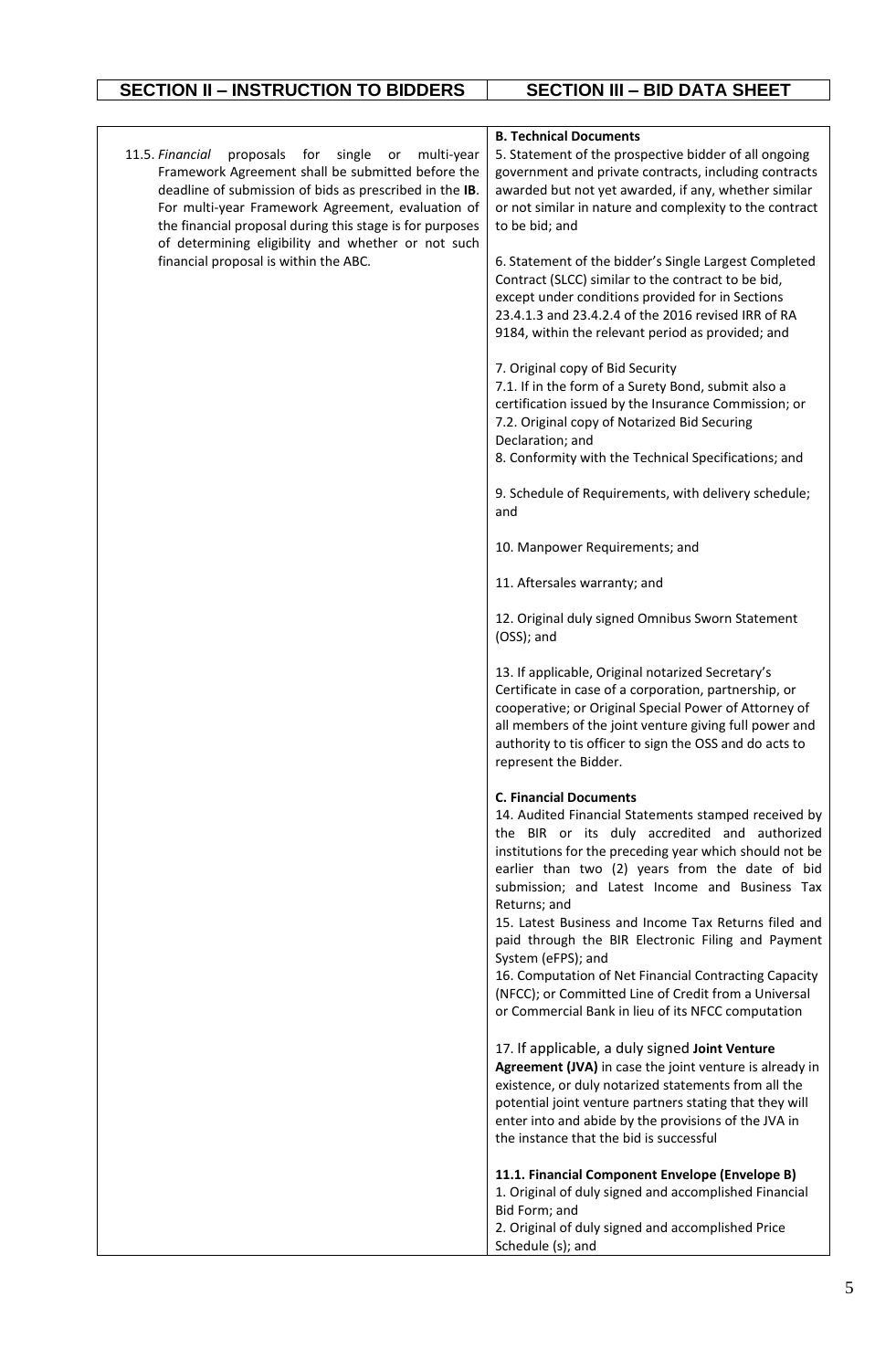|                                                                                                                                                                                                                                                                                                                                                                                                                                                                      | 3. Detailed Descriptions/ Brochures of the items; and<br>4. Other supporting documents (e.g. accreditations,<br>exclusive distributorship and others) |
|----------------------------------------------------------------------------------------------------------------------------------------------------------------------------------------------------------------------------------------------------------------------------------------------------------------------------------------------------------------------------------------------------------------------------------------------------------------------|-------------------------------------------------------------------------------------------------------------------------------------------------------|
|                                                                                                                                                                                                                                                                                                                                                                                                                                                                      | *** All documents submitted by the bidder must have<br>label/tabbing                                                                                  |
|                                                                                                                                                                                                                                                                                                                                                                                                                                                                      | ***Incomplete required documents and expired<br>licenses/ permit shall be a ground for disqualification.                                              |
| 12. Bid Prices                                                                                                                                                                                                                                                                                                                                                                                                                                                       | 12. The price of the Goods shall be quoted DDP at<br>Benguet State University, Km. 5, La Trinidad, Benguet                                            |
| 12.1. Prices indicated on the Price Schedule shall be entered<br>separately in the following manner:                                                                                                                                                                                                                                                                                                                                                                 | or the applicable International Commercial Terms<br>(INCOTERMS) for this project.                                                                     |
| a. For Goods offered from within the Procuring Entity's<br>country:                                                                                                                                                                                                                                                                                                                                                                                                  |                                                                                                                                                       |
| The price of the Goods quoted EXW (ex-works, ex-<br>i.<br>factory, ex-warehouse, ex-showroom, or off-the-<br>shelf, as applicable);                                                                                                                                                                                                                                                                                                                                  |                                                                                                                                                       |
| The cost of all customs duties and sales and other<br>ii.<br>taxes already paid or payable;                                                                                                                                                                                                                                                                                                                                                                          |                                                                                                                                                       |
| The cost of transportation, insurance, and other costs<br>iii.<br>incidental to delivery of the Goods to their final<br>destination; and                                                                                                                                                                                                                                                                                                                             |                                                                                                                                                       |
| iv. The price of other (incidental) services, if any, listed in e.                                                                                                                                                                                                                                                                                                                                                                                                   |                                                                                                                                                       |
| For Goods offered from abroad:<br>b.                                                                                                                                                                                                                                                                                                                                                                                                                                 |                                                                                                                                                       |
| i. Unless otherwise stated in the <b>BDS</b> , the price of the<br>Goods shall be quoted delivered duty paid (DDP) with<br>the place of destination in the Philippines as specified in<br>the BDS. In quoting the price, the Bidder shall be free to<br>use transportation through carriers registered in any<br>Similarly, the Bidder may obtain<br>eligible country.<br>insurance services from any eligible source country.                                       |                                                                                                                                                       |
| ii. The price of other (incidental) services, if any, as listed<br>in Section VII (Technical Specifications).                                                                                                                                                                                                                                                                                                                                                        |                                                                                                                                                       |
| 13. Bid and Payment Currencies                                                                                                                                                                                                                                                                                                                                                                                                                                       |                                                                                                                                                       |
| 13.1. For Goods that the Bidder will supply from outside<br>the Philippines, the bid prices may be quoted in the<br>local currency or tradeable currency accepted by the<br>BSP at the discretion of the Bidder. However, for<br>purposes of bid evaluation, Bids denominated in<br>foreign currencies, shall be converted to Philippine<br>currency based on the exchange rate as published in<br>the BSP reference rate bulletin on the day of the bid<br>opening. |                                                                                                                                                       |
| 13.2. Payment of the contract price shall be made in:                                                                                                                                                                                                                                                                                                                                                                                                                |                                                                                                                                                       |
| a. Philippine Pesos                                                                                                                                                                                                                                                                                                                                                                                                                                                  |                                                                                                                                                       |

 $\mathsf{l}$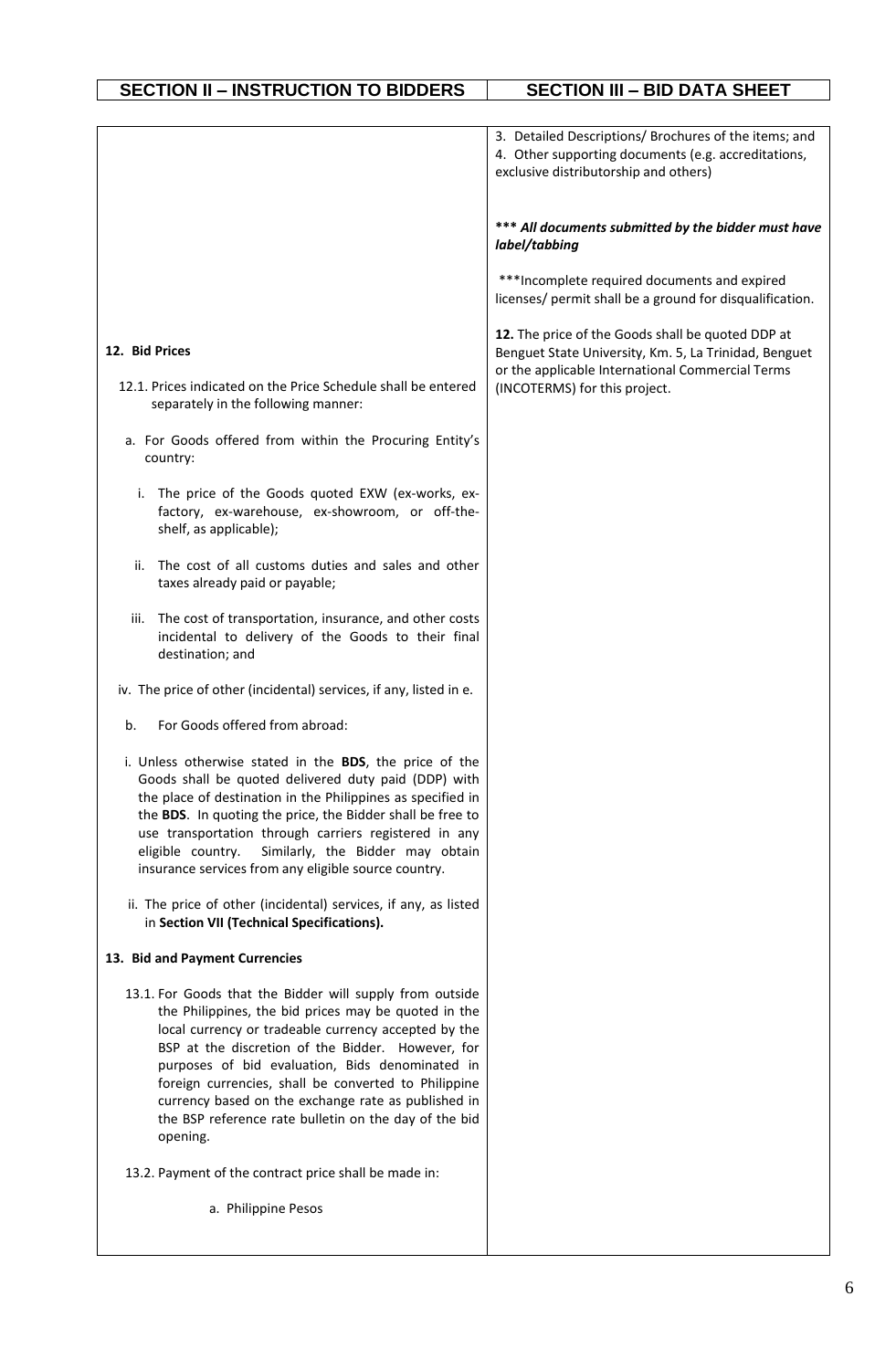| 14. | <b>Bid Security</b><br>14.1. The Bidder shall submit a Bid Securing Declaration <sup>1</sup><br>or any form of Bid Security in the amount indicated<br>in the BDS, which shall be not less than the<br>percentage of the ABC in accordance with the<br>schedule in the BDS.                                                                                                                                             | 14.1. Bid Security - shall be in any of the following<br>forms and amount:<br>a. Bid Securing Declaration; or<br>b. The amount of not less than 2% of ABC, if bid<br>security is in cash, cashier's / Manager's check,<br>bank draft/guarantee or irrevocable of credit; or<br>c. The amount of not less than 5% if bid security is in<br>Surety Bond |
|-----|-------------------------------------------------------------------------------------------------------------------------------------------------------------------------------------------------------------------------------------------------------------------------------------------------------------------------------------------------------------------------------------------------------------------------|-------------------------------------------------------------------------------------------------------------------------------------------------------------------------------------------------------------------------------------------------------------------------------------------------------------------------------------------------------|
| 15. | 14.2. The Bid and bid security shall be valid 120 days<br>from the date of opening. Any Bid not<br>accompanied by an acceptable bid security shall<br>be rejected by the Procuring Entity as non-<br>responsive.<br><b>Sealing and Marking of Bids</b>                                                                                                                                                                  | 15. Each Bidder shall submit one (1) original copy of<br>their bid proposal and one (1) certified photocopy,<br>marked as "original", and "copy 1", respectively.                                                                                                                                                                                     |
|     |                                                                                                                                                                                                                                                                                                                                                                                                                         |                                                                                                                                                                                                                                                                                                                                                       |
|     | Each Bidder shall submit one copy of the first and<br>second components of its Bid.                                                                                                                                                                                                                                                                                                                                     | *** In preparing the bid, the original copy and copy 1<br>of bid shall be signed by the bidder or its duly<br>authorized representative over printed name and                                                                                                                                                                                         |
|     | The Procuring Entity may request additional hard<br>copies and/or electronic copies of the Bid. However,<br>failure of the Bidders to comply with the said request<br>shall not be a ground for disqualification.                                                                                                                                                                                                       | indicating the position in the company.                                                                                                                                                                                                                                                                                                               |
|     | If the Procuring Entity allows the submission of bids<br>through online submission or any other electronic<br>means, the Bidder shall submit an electronic copy of<br>its Bid, which must be digitally signed. An electronic<br>copy that cannot be opened or is corrupted shall be<br>considered non-responsive and, thus, automatically<br>disqualified.                                                              |                                                                                                                                                                                                                                                                                                                                                       |
| 16. | <b>Deadline for Submission of Bids</b>                                                                                                                                                                                                                                                                                                                                                                                  |                                                                                                                                                                                                                                                                                                                                                       |
|     | 16.1. The Bidders shall submit on the specified date and<br>time and either at its physical address or through<br>online submission as indicated in Invitation to Bid.                                                                                                                                                                                                                                                  |                                                                                                                                                                                                                                                                                                                                                       |
|     | 17. Opening and Preliminary Examination of Bids                                                                                                                                                                                                                                                                                                                                                                         |                                                                                                                                                                                                                                                                                                                                                       |
|     | 17.1. The BAC shall open the Bids in public at the time,<br>on the date, and at the place specified in the<br>Invitation to Bid (IB). The Bidders' representatives<br>who are present shall sign a register evidencing<br>In case videoconferencing,<br>their attendance.<br>webcasting or other similar technologies will be<br>used, attendance of participants shall likewise be<br>recorded by the BAC Secretariat. | 17.1. Opening of bids for this Project is on March 29,<br>2022 at 2:01 PM (PST) at the Rogelio Dulay Colting Sr.<br>Hall (RDC Hall), 2 <sup>nd</sup> floor Admin Bldg. BSU, La<br>Trinidad, Benguet; and through video conferencing<br>via google meet: meet.google.com/iih-nrds-cpo                                                                  |
|     | In case the Bids cannot be opened as scheduled<br>due to justifiable reasons, the rescheduling<br>requirements under Section 29 of the 2016 revised<br>IRR of RA No. 9184 shall prevail.<br>17.2. The preliminary examination of bids shall be<br>governed by Section 30 of the 2016 revised IRR of<br>RA No. 9184.                                                                                                     |                                                                                                                                                                                                                                                                                                                                                       |

<sup>&</sup>lt;sup>1</sup> In the case of Framework Agreement, the undertaking shall refer to entering into contract with the Procuring Entity and furnishing of the performance security or the performance securing declaration within ten (10) calendar days from receipt of Notice to Execute Framework Agreement.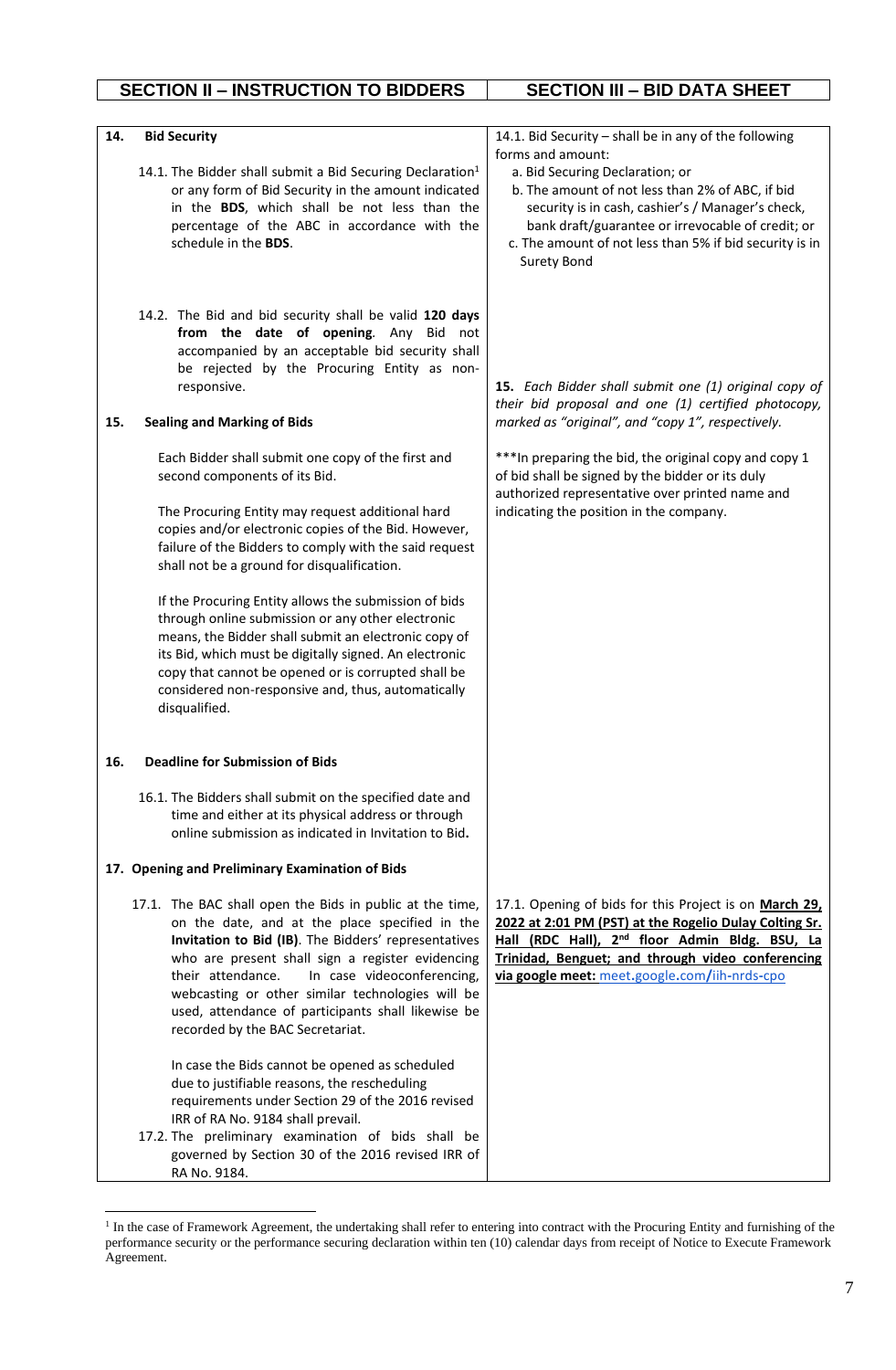| <b>Domestic Preference</b><br>18.                                                                                                                                                                                                                                                                                                                                                                                                                                                                                                                                                        |                                                                                                                                                                             |
|------------------------------------------------------------------------------------------------------------------------------------------------------------------------------------------------------------------------------------------------------------------------------------------------------------------------------------------------------------------------------------------------------------------------------------------------------------------------------------------------------------------------------------------------------------------------------------------|-----------------------------------------------------------------------------------------------------------------------------------------------------------------------------|
| 18.1. The Procuring Entity will grant a margin of<br>preference for the purpose of comparison of Bids in<br>accordance with Section 43.1.2 of the 2016 revised<br>IRR of RA No. 9184.                                                                                                                                                                                                                                                                                                                                                                                                    |                                                                                                                                                                             |
| 19. Detailed Evaluation and Comparison of Bids                                                                                                                                                                                                                                                                                                                                                                                                                                                                                                                                           |                                                                                                                                                                             |
| 19.1. The Procuring BAC shall immediately conduct a<br>detailed evaluation of all Bids rated "passed," using<br>non-discretionary pass/fail criteria. The BAC shall<br>consider the conditions in the evaluation of Bids<br>under Section 32.2 of the 2016 revised IRR of RA<br>No. 9184.                                                                                                                                                                                                                                                                                                |                                                                                                                                                                             |
| 19.2. If the Project allows partial bids, bidders may<br>submit a proposal on any of the lots or items, and<br>evaluation will be undertaken on a per lot or item<br>basis, as the case maybe. In this case, the Bid<br>Security as required by ITB Clause 15 shall be<br>submitted for each lot or item separately.                                                                                                                                                                                                                                                                     |                                                                                                                                                                             |
| 19.3. The descriptions of the lots or items shall be<br>indicated in Section VII (Technical Specifications),<br>although the ABCs of these lots or items are<br>indicated in the BDS for purposes of the NFCC<br>computation pursuant to Section 23.4.2.6 of the<br>2016 revised IRR of RA No. 9184. The NFCC must<br>be sufficient for the total of the ABCs for all the lots<br>or items participated in by the prospective Bidder.                                                                                                                                                    | 19.3. List of Items to be bid:<br>a. Supply, Delivery, Installation, Testing and<br>Commissioning of Structured Cabling at Library<br><b>Building of La Trinidad Campus</b> |
| 19.4. The Project shall be awarded as follows:                                                                                                                                                                                                                                                                                                                                                                                                                                                                                                                                           |                                                                                                                                                                             |
| Option 1 - One Project having several items that<br>shall be awarded as one contract.                                                                                                                                                                                                                                                                                                                                                                                                                                                                                                    |                                                                                                                                                                             |
| Option 2 - One Project having several items<br>grouped into several lots, which shall be awarded<br>as separate contracts per lot.                                                                                                                                                                                                                                                                                                                                                                                                                                                       |                                                                                                                                                                             |
| Option 3 - One Project having several items, which<br>shall be awarded as separate contracts per item.                                                                                                                                                                                                                                                                                                                                                                                                                                                                                   |                                                                                                                                                                             |
| Except for bidders submitting a committed Line of<br>Credit from a Universal or Commercial Bank in lieu<br>of its NFCC computation, all Bids must include the<br>NFCC computation pursuant to Section 23.4.1.4 of<br>the 2016 revised IRR of RA No. 9184, which must<br>be sufficient for the total of the ABCs for all the lots<br>or items participated in by the prospective Bidder.<br>For bidders submitting the committed Line of<br>Credit, it must be at least equal to ten percent<br>(10%) of the ABCs for all the lots or items<br>participated in by the prospective Bidder. |                                                                                                                                                                             |
| <b>Post-Qualification</b><br>20.                                                                                                                                                                                                                                                                                                                                                                                                                                                                                                                                                         |                                                                                                                                                                             |
| Within a non-extendible period of five (5) calendar<br>20.2.                                                                                                                                                                                                                                                                                                                                                                                                                                                                                                                             | 20.2. None                                                                                                                                                                  |